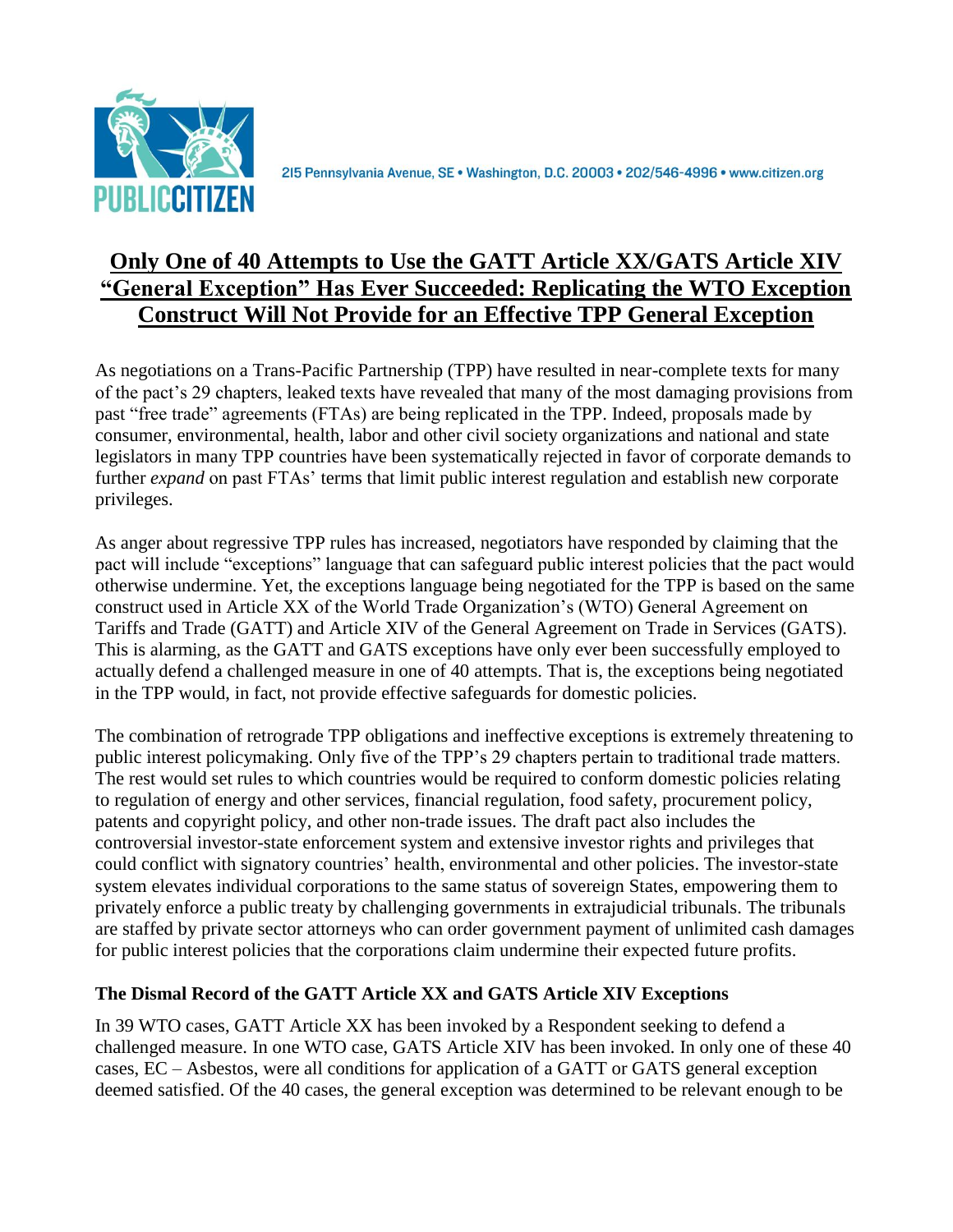considered in 32 cases. Thirty-one of those 32 cases failed to satisfy one of the three threshold tests required for application of the general exception:

- Five cases failed on the subject matter/scope threshold, with a tribunal concluding that the Respondent failed to show that the measure was designed for the protection of human health or for securing compliance with laws or regulations which were not inconsistent with WTO provisions;
- Eighteen cases failed on the "necessary" or "related to" threshold; and
- Eight cases failed on the *chapeau* threshold, with a tribunal finding arbitrary or unjustifiable discrimination in the measures' application.

In the context of TPP, repeating the ineffective GATT/GATS general exception construct would be even more dangerous because, unlike the WTO, the TPP is slated to include investor-state enforcement. The scope of domestic policies implicated by the TPP's Investment Chapter and its substantive obligations, such as those relating to expropriation and a minimum standard of treatment, will be WTO-plus. As such, a TPP general exception would need to cover the investment chapter as a first-order concern. Second, for a TPP general exception that covers the TPP Investment Chapter to be effective, its coverage would also need to be WTO-plus. That means it would need to provide a defense for more policy areas than those covered in GATS Article XIV or GATT Article XX. Third, the thresholds required to successfully apply the defense would need to be WTO-minus, not only because those thresholds have hobbled the exceptions' efficacy in WTO cases, but also because the substantive obligations of the TPP Investment Chapter would impose more constraints on domestic policy space than WTO rules do.

That is to say, an effective TPP general exception that covers the Investment Chapter would need to be crafted so that governments have a better chance that it can be successfully employed, in part by remedying the issues that have thwarted successful application of the WTO general exceptions. However, even if the WTO general exceptions had a record of being successfully used to defend challenged measures, an effective TPP general exception would need to be more robust because the TPP Investment Chapter's impact on domestic policy space would be WTO-plus. (And, of course, the most surefire way to defend domestic policy space for important public interest policies is to not replicate the substantive terms of past "trade" agreements that have undermined such policies.)

It is also worth noting that repeatedly the WTO Appellate Body has reversed WTO panels' findings that measures countries sought to defend under GATT Article XX did not meet the necessity test. Yet, unless the TPP is to break new ground among FTAs and include an appeals body, such "corrections" will not be available in the TPP state-state dispute resolution context. And, with respect to investor-state enforcement, there is not only no means to appeal overreaching interpretations, but indeed enormous discretion for each tribunal to create its own interpretations of substantive obligations with no basis in any precedent.

As noted above, some TPP countries have sought to include provisions in the TPP's Exceptions Chapter that read-in the GATT Article XX and GATS Article XIV exceptions. Others have sought to include a general exception within the Investment Chapter. As described in the conclusion of this memo, wherever the language is placed, the most important changes to the GATT/GATS general exception model that would be necessary to design an effective general exception for TPP that covers the Investment Chapter are: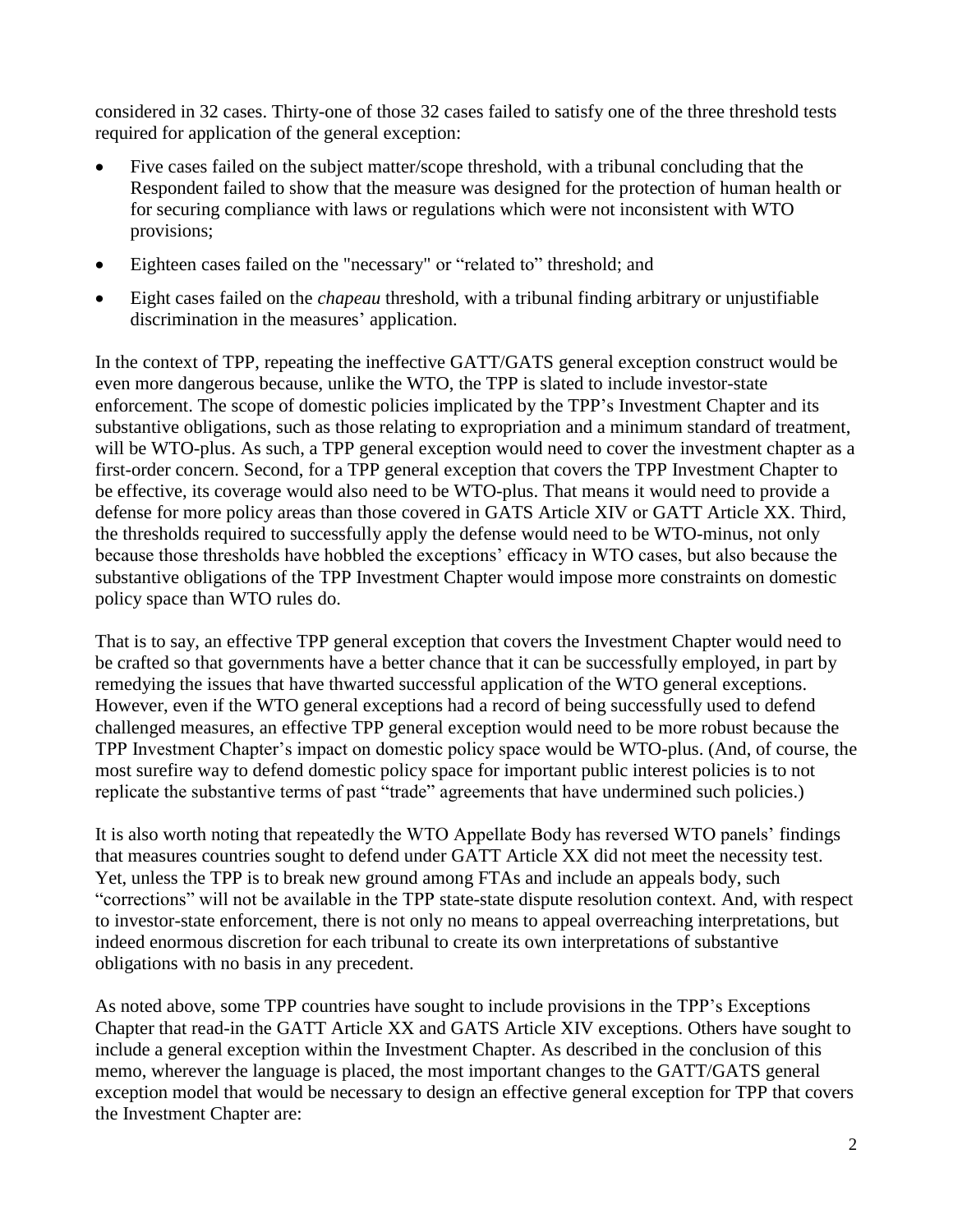- Ensuring coverage of a wide range of domestic policies. GATT Article XX covers natural resources, but GATS Article XIV does not. Neither cover historical, cultural or artistic treasures nor countries' obligations under other international treaties, such as those covering indigenous rights, culture, tobacco control and more;
- Making clear that governments, not trade and investment tribunals, shall determine when a domestic policy is "necessary," with trade and investment tribunals' remit limited to considering whether the measure has been applied, for instance, with the intent of unjustified discrimination;
- Lowering the thresholds for successful use of the defense by clarifying what standard of proof is required if terms associated with a body of WTO jurisprudence, such as "arbitrary or unjustifiable discrimination" are employed. (If the term "necessary" is not excluded from tribunals' remit as suggested above, a less fulsome approach would be to also clarify the standard of proof for that term.);
- Lowering the thresholds for successful use of the defense by clarifying that the burden of proof rests with the Claimant with respect to showing a measure does *not* meet the requirements of the exception; and
- Providing for an early opportunity to raise the exception in investor-state cases, where the expense of prolonged arbitration often is used as a means for investors to pressure countries to alter policies even if the claim is likely to fail on the merits.

## **GATT Exception Fails in 97 Percent of Cases**

In WTO cases in which the respondent country has tried to use a GATT Article XX defense, the Respondent has lost both the defense and the case 97 percent of the time.<sup>1</sup> That failure rate exceeds even the overall "loss" record of Respondents in WTO dispute resolution – the respondent country has lost 91 percent of the WTO cases reaching a final ruling.

Using the GATT Article XX exception as a successful defense requires passing three successive steps of legal analysis. All three thresholds must be met for the defense to succeed. The first two thresholds relate to the subparagraph under Article XX that the Respondent cites as the basis for the defense, while the third threshold relates to the Article XX *chapeau*. WTO panels and the Appellate Body typically consider each threshold in the order listed below, proceeding to the next threshold only if the one under consideration withstands their evaluation. The three thresholds are:

- **1. Subject Matter/Scope:** The policy measure in question must be connected to the issue named in the subparagraph. For subparagraphs naming a policy objective, WTO panels and the Appellate Body have typically required that the policy in question be designed to fulfill that objective (e.g., for an Article XX(b) defense, the policy must be designed for the protection of human, animal or plant life or health).
- **2. Qualifier – "Necessary," "Related to":** The relationship between the policy measure in question and the objective or issue named in the subparagraph must meet one or more qualifying criteria. For most cases invoking Article XX, the qualifier threshold requires that the policy measure be "necessary" for the subparagraph's named policy objective (e.g., measures for which Article XX(b) is invoked must be "necessary to protect human, animal or plant life or health"), or that the policy measure be "relating to" the objective (e.g., measures for which Article XX(g) is invoked must be "relating to the conservation of exhaustible natural resources"). In most cases, satisfying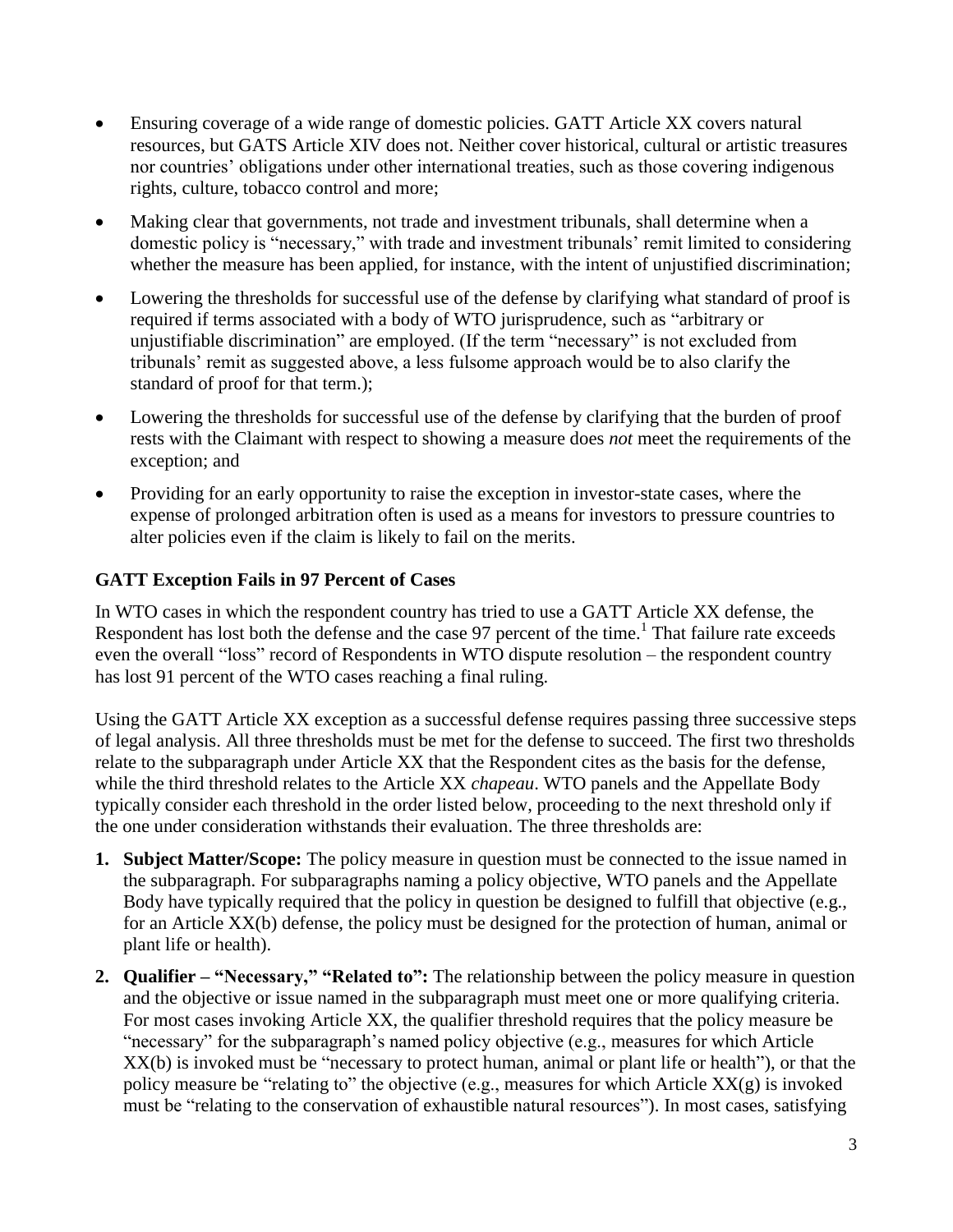the qualifier threshold requires passing multiple subtests. For example, for a policy to be deemed "necessary," a panel or the Appellate Body may require *all* of the following conditions to be satisfied:

- a. The objective of the policy must be legitimate (as determined by the panel or Appellate Body).
- b. The policy measure must contribute to the legitimate objective (in the view of the panel or Appellate Body).
- c. The policy measure must not be more trade restrictive than necessary to accomplish the legitimate objective. (What precisely is required to meet this prong of the test is a moving target, which the Appellate Body continues to define over time.)
- **3.** *Chapeau***:** The Article XX *chapeau* contains three additional subtests for the policy measure, each of which must be passed for the *chapeau* threshold to be met. These are:
- a. The measure is "not applied in a manner which would constitute a means of arbitrary… discrimination between countries where the same conditions prevail…"
- b. The measure is "not applied in a manner which would constitute a means of…unjustifiable discrimination between countries where the same conditions prevail…"
- c. The measure is "not applied in a manner which would constitute…a disguised restriction on international trade."

Thirty-nine WTO cases have invoked GATT Article  $XX<sup>2</sup>$  Of those 39 cases, the panel or Appellate Body decided to examine the exception in 31 cases, determining the Article XX defense to be irrelevant in the remaining eight cases.<sup>3</sup> For instance, in the US – Clove Cigarettes case, Indonesia challenged a provision in the U.S. Family Smoking Prevention Tobacco Control Act of 2009 that banned sweet-flavored cigarettes. Indonesia alleged, in part, a violation of the GATT. In response to that claim, the United States invoked Article XX(b), arguing that the ban "was enacted in order to protect human life and health from the risk posed by smoking and was necessary to ensure that products that are predominantly used as 'starter' products by youth, leading to years of addiction, health problems, and possibly death, cannot be sold in the United States.<sup>34</sup> In its September 2011 report, the WTO panel decided that, having found the U.S. cloves ban to violate the WTO's Agreement on Technical Barriers to Trade, it would not consider Indonesia's claim of a GATT violation nor the U.S. GATT Article XX defense.<sup>5</sup> The Appellate Body merely noted the panel's decision with respect to not examining the GATT claims, granting it no further consideration.<sup>6</sup>

Of the 31 cases where the general exception was deemed relevant, five failed the subject matter/scope threshold.<sup>7</sup> For instance, in the EC – Tariff Preferences case, India challenged as a GATT violation a system of tariff preferences employed by the European Communities to combat drug trafficking. The European Communities invoked Article XX(b), arguing "it is beyond dispute that narcotic drugs pose a risk to human life and health in the European Communities and that tariff preferences contribute to the protection of human life and health by supporting the measures taken by other countries against the illicit production and trafficking of those substances, thereby reducing their supply to the European Communities."<sup>8</sup> In a December 2003 report, a WTO panel decided that the E.C. counternarcotic tariff preference system "is not one designed for the purpose of protecting human life or health in the European Communities and, therefore…not a measure for the purpose of protecting human life or health under Article XX(b) of GATT 1994."<sup>9</sup> The Appellate Body noted the panel's decision, granting it no further consideration.<sup>10</sup>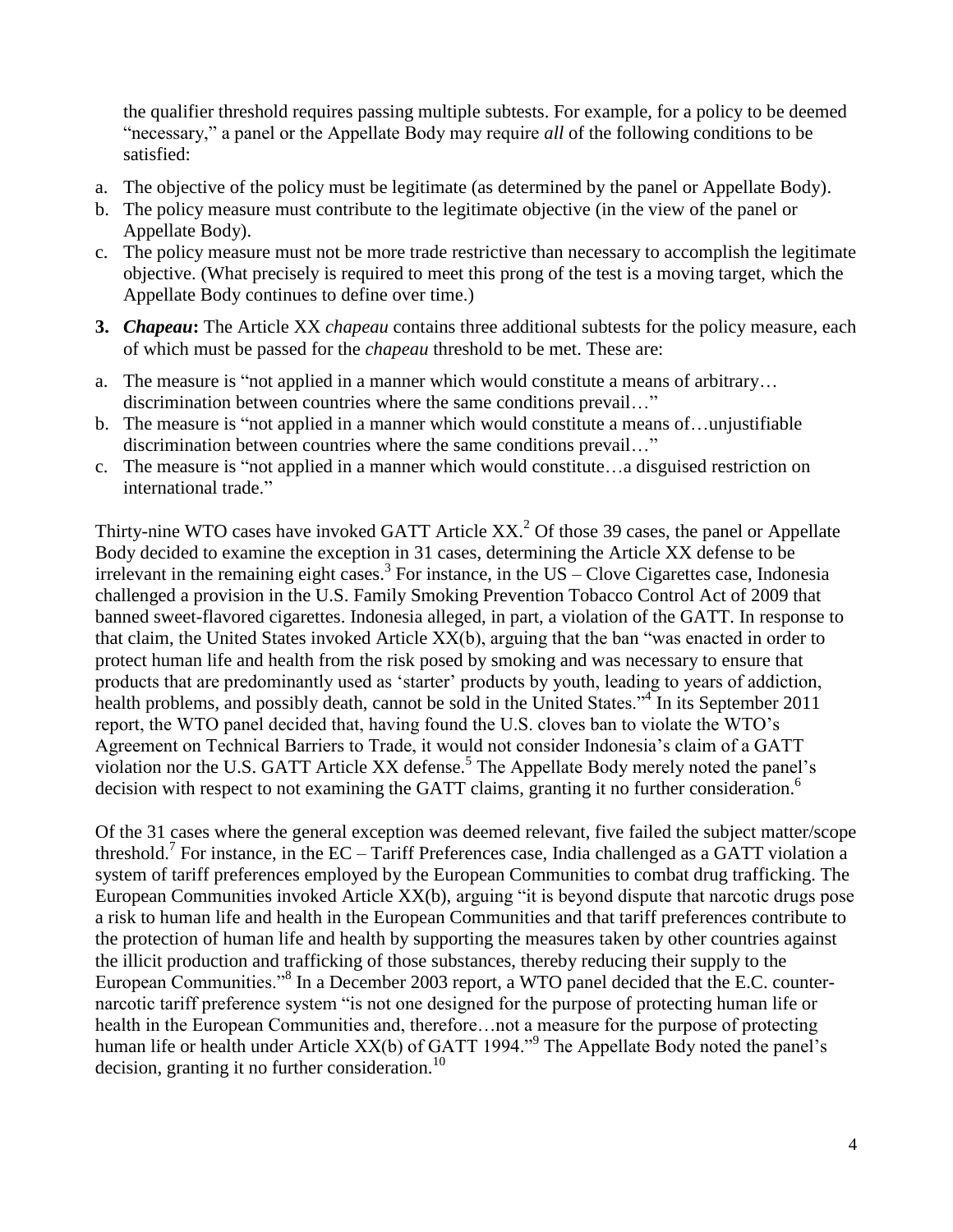Of the remaining 26 cases, 18 failed the qualifier ("necessary," "related to") threshold.<sup>11</sup> Because the WTO Appellate Body has been modifying the interpretation of this threshold with respect to the meaning of "necessary," we do not cite an emblematic case. However, it is worth noting that in cases, such as Brazil – Retreaded Tyres, in which the Appellate Body has applied a more defense-friendly weighing and balancing interpretation<sup>12</sup> of the necessary threshold (relative to infamous past GATT) and WTO cases in which panels have applied an absolutist "least trade restrictive" test), use of Article XX has still failed on the *chapeau* threshold.

Of the remaining eight cases, seven failed the *chapeau* threshold.<sup>13</sup> In the Brazil – Retreaded Tyres case, the European Communities challenged as a GATT violation Brazil's policy measures banning the importation of retreaded tires. Brazil invoked Article XX(b), arguing that the import ban "is a measure necessary to protect human life and health and the environment" because it "avoids the unnecessary generation of additional tyre waste, and its accumulation and disposal, which presents well-recognized dangers to public health and the environment."<sup>14</sup> These include "cancer, dengue, reproductive problems, environmental contamination, and other associated risks."<sup>15</sup> In its June 2007 report, the WTO panel found that the tire import ban was relevant to the protection of "human, animal or plant life or health,"<sup>16</sup> that this objective was legitimate,  $^{17}$  that the ban contributed to this objective, that less trade restrictive alternative measures were not tenable, and that the import ban was thus "necessary."<sup>18</sup>

Still, the panel decided that since Brazil also imports used tires for domestic retreading, the import ban failed the *chapeau* threshold as "unjustifiable discrimination and a disguised restriction to trade."<sup>19</sup> The Appellate Body upheld the panel's finding of a *chapeau* violation, though for different reasons, concluding that the ban "constitutes arbitrary or unjustifiable discrimination."<sup>20</sup> In coming to this conclusion, the Appellate Body focused on an exception to Brazil's ban for MERCOSUR countries, which was introduced as a consequence of a ruling by a MERCOSUR tribunal that found that Brazil's restriction on imports of remolded tires was inconsistent with the prohibition of new trade restrictions under MERCOSUR law. Brazil's attempt to remedy a health problem while meeting its MERCOSUR obligations was deemed by the Appellate Body to comprise unjustified discrimination: "In our view, the ruling issued by the MERCOSUR arbitral tribunal is not an acceptable rationale for the discrimination, because it bears no relationship to the legitimate objective pursued by the Import Ban that falls within the purview of Article XX(b), and even goes against this objective, to however small a degree. Accordingly, we are of the view that the MERCOSUR exemption has resulted in the Import Ban being applied in a manner that constitutes arbitrary or unjustifiable discrimination."<sup>21</sup>

The single remaining WTO case to invoke GATT Article XX, EC – Asbestos, is the only instance in which a country's measure has been deemed to meet all of the tests to qualify for an Article XX general exception defense. The graphic below summarizes this 3 percent "success" rate.

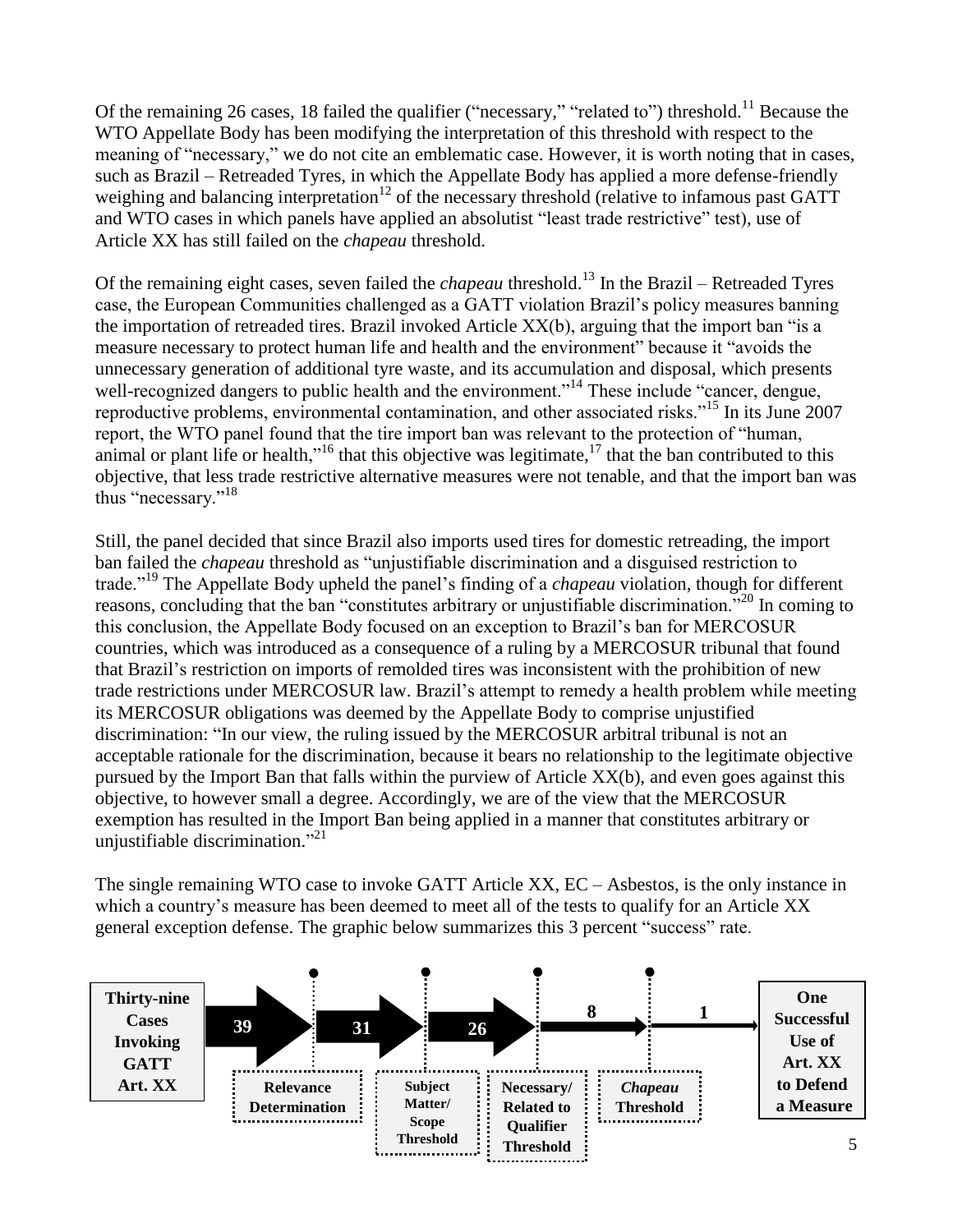## **No Successful Application of GATS Article XIV Exception that Mirrors GATT Article XX**

Article XIV of the GATS contains a general exception that parallels GATT Article XX. The *chapeau* text is nearly identical, and three of the five subparagraphs closely match subparagraphs (a), (b), and (d) of GATT Article XX – three of the most-invoked subparagraphs. The barriers that countries face in mounting a successful GATS Article XIV defense mirror those of GATT Article XX: the WTO panel and/or Appellate Body must determine that the policy measure is designed for the objective stated in the subparagraph, that the measure is "necessary" for fulfillment of the objective, and that the requirements of the *chapeau* are satisfied.

There has only been one WTO case in which the Respondent invoked GATS Article XIV: US – Gambling. The United States lost both the Article XIV defense and the case to Antigua and Barbuda's claim that several U.S. laws that functioned to ban Internet gambling violated U.S. GATS commitments by inhibiting the cross-border supply of gambling services. The United States invoked Article XIV(a) and (c), arguing that "gambling by remote supply is particularly vulnerable to various forms of criminal activity, especially organized crime. Maintaining a society in which persons and their property exist free of the destructive influence of organized crime is both a matter of 'public morals' and one of 'public order.'"<sup>22</sup> The United States further stated that the gambling laws in question "are necessary to secure compliance with all the various WTO-consistent US criminal laws violated by organized crime activities."<sup>23</sup>

In a November 2004 report, a WTO panel found that the United States failed the "necessity" threshold for both of the claimed subparagraphs by not fully exploring and exhausting WTOconsistent alternatives to its gambling laws.<sup>24</sup> While noting that it would not be necessary to proceed further, the panel opted to also assess the laws' compliance with the *chapeau* "so as to assist the parties in resolving the underlying dispute in this case."<sup>25</sup> The panel then found that the U.S. defense also failed the *chapeau* threshold.<sup>26</sup> The Appellate Body overturned the panel's finding on the necessity threshold, a scenario that would not be possible in investor-state dispute resolution, nor in state-state TPP dispute resolution, unless the TPP is to break new ground among FTAs and include an appeals body.

However, the WTO Appellate Body upheld the panel's decision that the U.S. Article XIV defense failed to comply with the *chapeau*, on the basis that the United States had failed to demonstrate that measures against remote gambling, such as those embodied in the Wire Act, "are applied to both foreign and domestic service suppliers of remote betting services for horse racing." $^{27}$  At issue was a narrow provision of the Wire Act that allows credit card transactions explicitly related to off-track betting on horse racing to be processed across U.S. state lines. Recently, Antigua has threatened to impose WTO-authorized sanctions against the United States for not changing its policy by setting up an online facility to sell downloads of American intellectual property, such as Hollywood films, network television shows or hit pop songs, to recoup the amount of money that the WTO has determined Antigua lost in online gambling because of the U.S. policy.<sup>28</sup>

#### **Designing an Effective TPP General Exception that Applies to the Investment Chapter**

An effective TPP general exception that covers the Investment Chapter cannot simply "read-in" GATT Article XX and GATS Article XIV, given both the limited scope of those exceptions and the way in which the threshold tests in those measures have largely limited their application. However,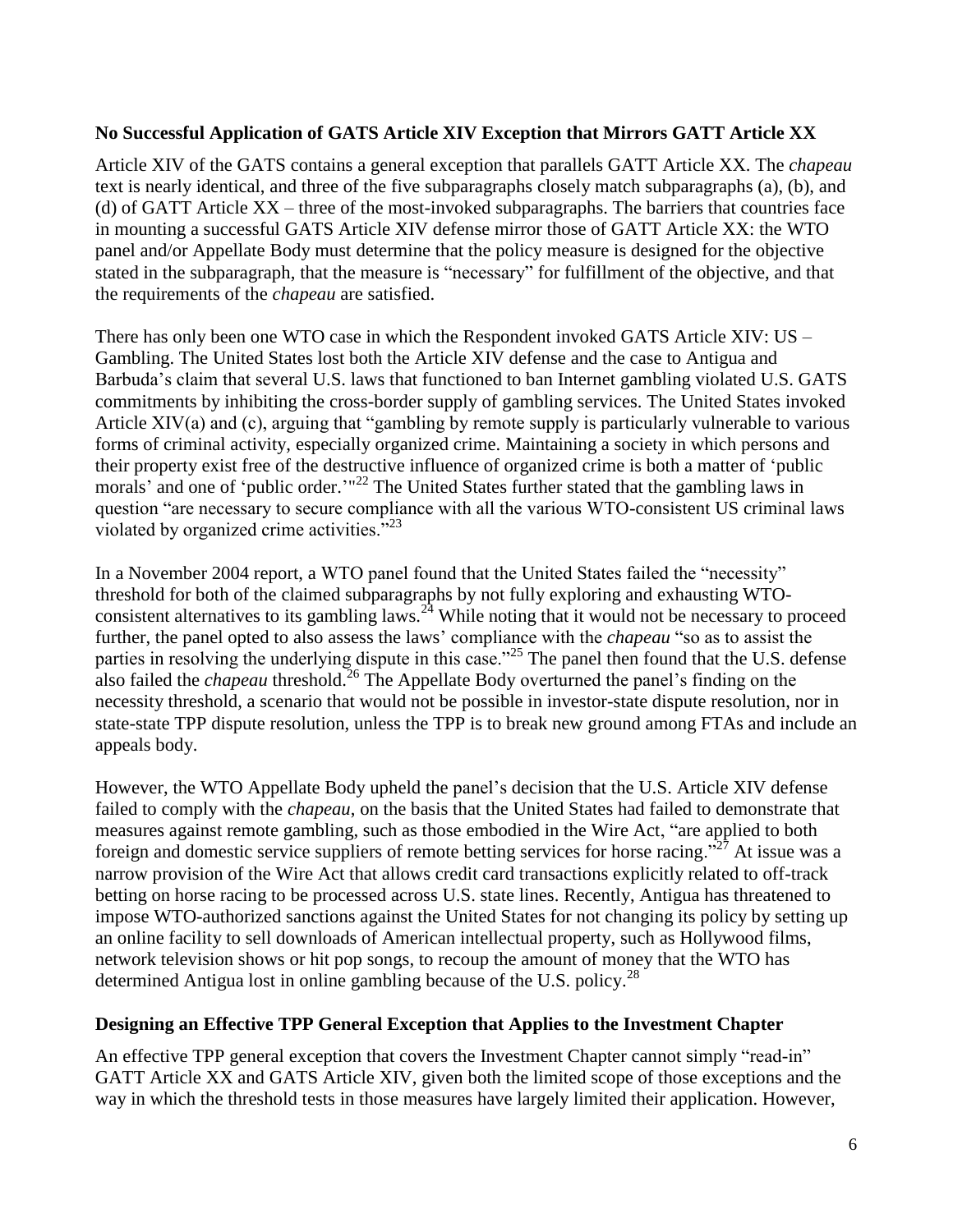elements of the language of the GATT and GATS general exception measures could be employed, with changes to remedy these shortcomings.

The most critical changes relative to the GATT/GATS general exception language that would be necessary to construct an effective TPP general exception are:

- **1. Widening the Scope of Coverage:** The subject matter of domestic policies that could be implicated by the TPP Investment Chapter is vast, and thus an effective general defense would need to expand beyond the scope of even GATT Article XX, which is more expansive than GATS Article XIV. For instance, GATT Article XX covers natural resources but GATS Article XIV does not. Neither cover historical, cultural or artistic treasures, nor countries' obligations under other international treaties, such as those covering indigenous rights, culture, tobacco control and more. It would also be critical that the text make explicit that the exception covers all provisions of the Investment Chapter and be applicable in both state-state and investor-state enforcement actions.
- **2. Lowering the Thresholds that Must Be Met for Successful Application of a General Exception:** A review of the many WTO cases in which attempts to use a general exception were rejected shows two problems that require redress. First is ensuring that countries' governments, not trade and investment tribunals, determine when a domestic policy is "necessary," with trade and investment tribunals' remit limited to considering whether the measure has been applied, for instance, with the intent of unjustified discrimination. Second is clarifying that the burden of proof rests on the country or investor challenging a domestic measure to show why the general exception does *not* apply, with a presumption that it does, which would be established by the Respondent providing *prima facie* evidence to that effect.
	- **Limiting panel or arbitral tribunal discretion with respect to what domestic policies are necessary:** As noted above, WTO jurisprudence on the "necessary" threshold has not been consistent, with rulings ranging from judgments about whether a policy itself is necessary to whether the degree of trade restrictiveness it entails is necessary. Closing such discretion would be especially critical in an agreement with no appeals process for state-state cases and with the establishment of investor-state enforcement. Investor-state tribunals have applied wide discretion in interpreting agreement terms, and their interpretations are not subject to appeal.

Perhaps the best way to limit tribunal discretion would be to replicate with slight modification the footnote included in all U.S. FTAs' Essential Security exceptions, which provides a precedent for how to construct a *self-judging* exception.<sup>29</sup> This footnote language requires that if a Party invokes the exception in an investor-state arbitral proceeding or a state-state dispute settlement tribunal, the tribunal or panel hearing the matter shall find that the exception applies. If a TPP general exception is to replicate the construct of the GATT and GATS general exceptions, then a footnote could be placed on the term "necessary" to clarify that if a country invokes the exception, the measure is presumed to be necessary. For instance, something to the effect of:

<sup>1</sup>For greater certainty, if a Party invokes Article  $[XT - general exception]$  in an arbitral proceeding initiated under Chapter [XT] (Investment) or Chapter [XT] (Dispute Settlement), the tribunal or panel hearing the matter shall find that the measure is necessary.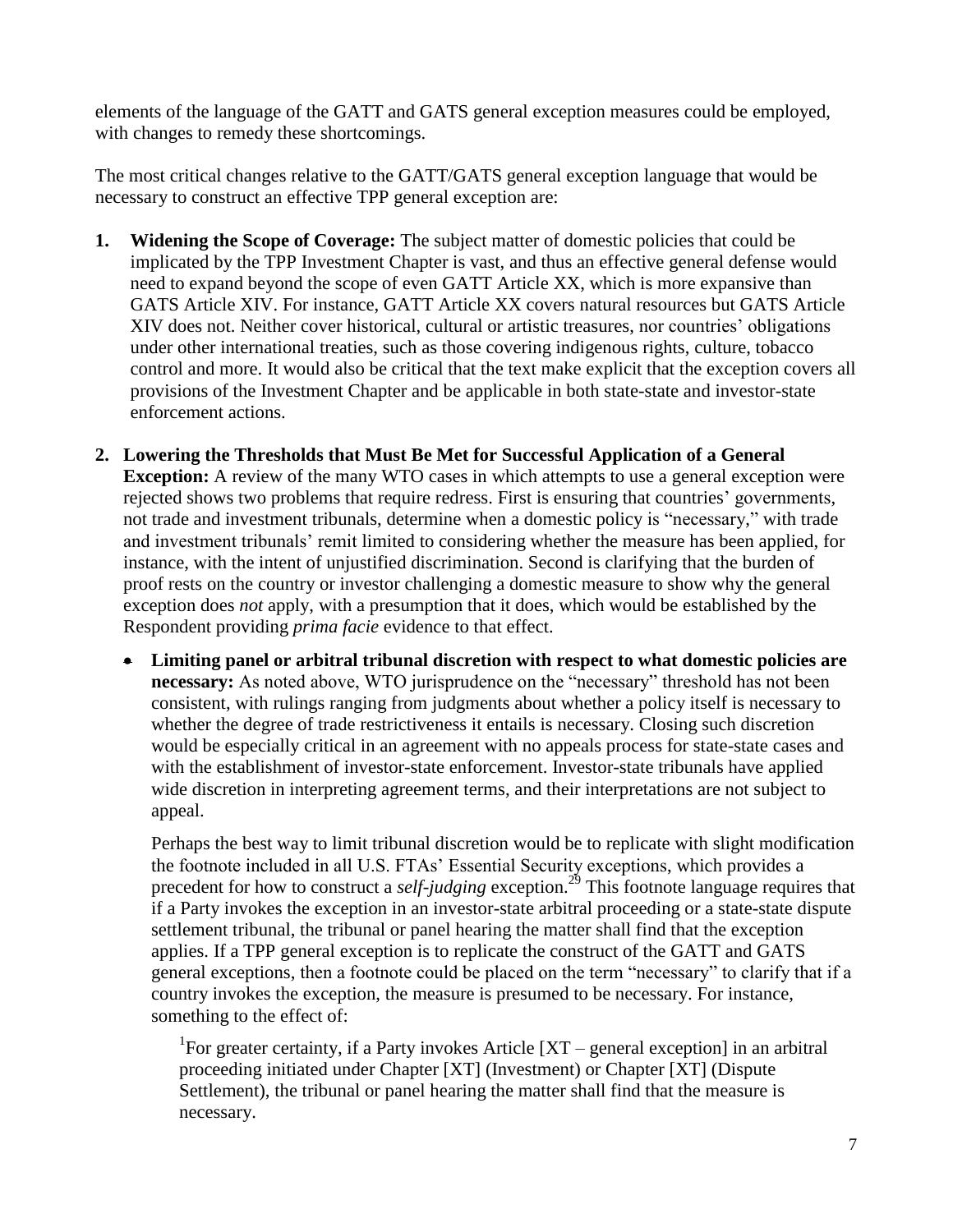A less fulsome alternative would rely on terms such as "necessary" being explicitly defined. If a TPP Investment Chapter general exception uses the "necessary" qualifier, then additional text could be added to the effect of: "for a measure to be necessary the Respondent/Party Complained Against applying the defense is not required to establish that no less trade restrictive alternative exists to fulfill its objective. The Claimant/Complaining party must establish that a technologically and practicably feasible less trade-restrictive alternative exists and that the cost of its application is not significantly greater than the challenged measure." (The small-case "p" in "Complaining party" is to make clear that both investors and signatory countries are covered.)

- **Proving More Explicit Definitions of** *Chapeau* **Terms:** Limiting the discretion of panels and tribunals to define what is required to meet the *chapeau* tests would also be critical. WTO tribunals have found unjustified discrimination with respect to measures that have discriminatory effects, but for which there is no evidence of such intent. Thus, for instance, language specifying what must be proved for a *chapeau* violation could clarify that to qualify as a violation of the *chapeau* test discrimination associated with a policy measure must be shown to be by intent of the measure, and not merely by effect. For instance, language could be added to the effect of: "a facially neutral measure does not result in arbitrary or unjustifiable discrimination between countries where the same conditions prevail merely because such measure may have a disparate effects in application, With respect to a facially neutral measure, the Claimant/Complaining party seeking to show arbitrary and unjustifiable discrimination or that a measure is a disguised restriction on international trade must establish that the intent of the Respondent/Party Complained Against was to provide less favorable treatment to another party."
- **Placing the burden of proof on the Claimant/Complaining party to demonstrate not only that the challenged measure fails the qualifier ("necessary," "related to") test, but also the thresholds established in the** *chapeau* **language (if the GATT-GATS text is replicated) or other anti-abuse language.** This could be achieved by inclusion of text that specifies that a Respondent seeking to apply the exception must make a *prima facie* showing that it applies and then the Complainant must prove it does not.
- **3. Ensuring that a General Exception Can Be Raised Early in Investor-State Proceedings:** An unfortunate trend in investor-state litigation is the filing of such cases merely to pressure governments to alter policies opposed by investors. Given that States typically must share arbitration costs even when they win a case and must pay for their own legal defense, and that tribunals determine the duration of each stage of the process (and thus how many hours of arbitration fees will be generated), the mere filing of case, even one which is likely to fail on the merits, can dramatically alter the balance of considerations for a government under pressure by an investor to alter a policy. To counter this, a TPP country must be able to raise a general exception without waiting for the lengthy process to ultimately arrive at the merits phase. This could be achieved by adding language to the standard U.S. "Conduct of the Arbitration" provision found in FTAs starting with the Central America Free Trade Agreement (CAFTA) which requires tribunals to consider specific preliminary challenge raised by a Respondent.<sup>30</sup> For instance, language (in italics) to the effect of the following could be added to the existing CAFTA text (not in italics):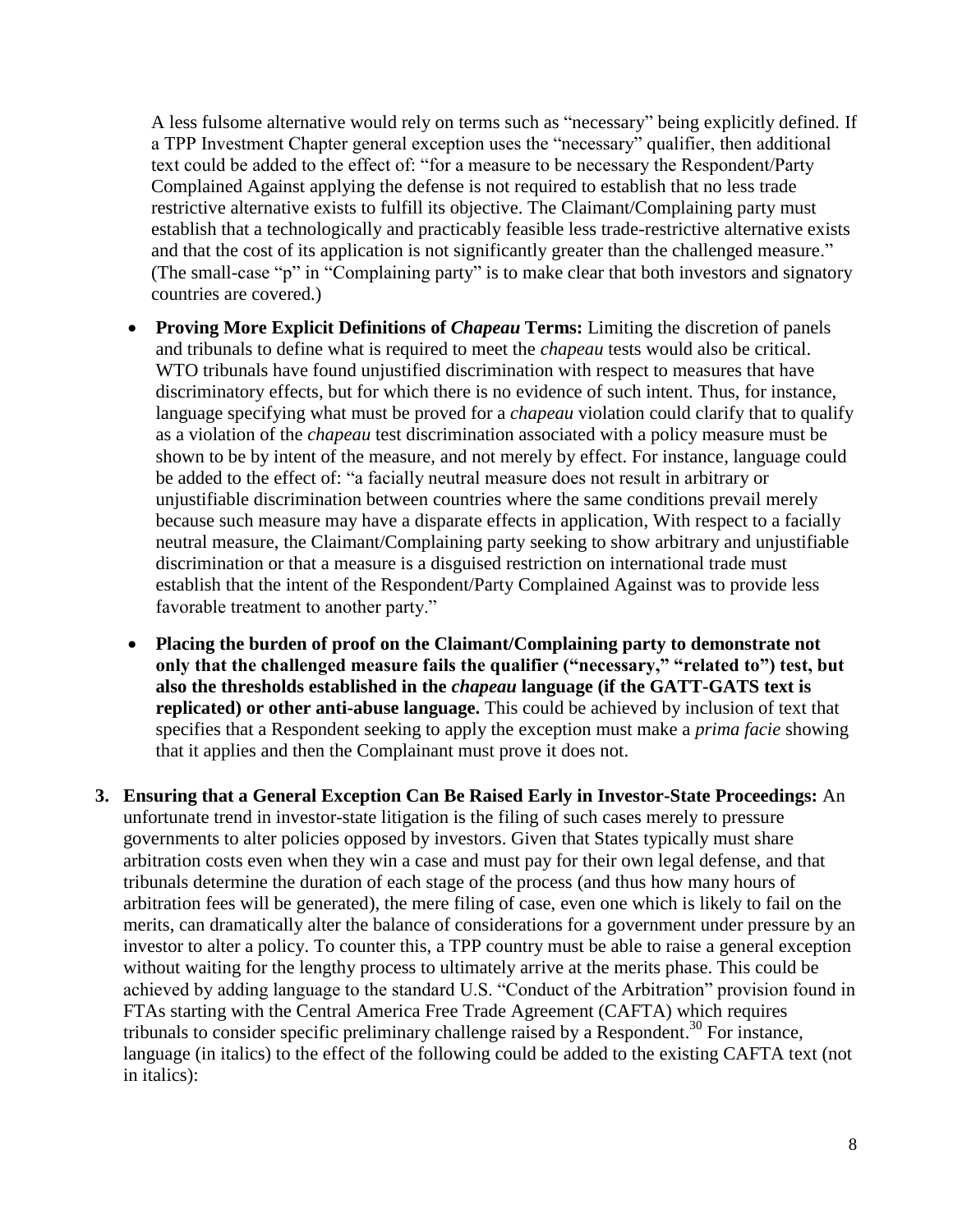Without prejudice to a tribunal's authority to address other objections as a preliminary question, a tribunal shall address and decide as a preliminary question:

- a) Any objection by the Respondent that, as a matter of law, a claim submitted is not a claim for which an award in favor of the Claimant may be made under Article 10.26; and
- *b) The Respondent's claim that the measures in question are defensible under [Article XT the general exception]. In deciding an objection under this paragraph, the tribunal shall require the Claimant to demonstrate that the Respondent's measure does not meet the terms of [Article XT – the general exception].*

#### **ENDNOTES**

 $\overline{a}$ 

 $8$  Panel Report, European Communities – Conditions for the Granting of Tariff Preferences to Developing Countries, WT/DS246/R, 1 December 2003, at para. 7.180.

<sup>9</sup> Panel Report, EC – Tariff Preferences, at para. 7.210.

<sup>10</sup> Appellate Body Report, European Communities – Conditions for the Granting of Tariff Preferences to Developing Countries, WT/DS246/AB/R, 7 April 2004, at para. 6.

<sup>11</sup> These are DS31 Canada — Certain Measures Concerning Periodicals; DS161 and DS169 Korea — Measures Affecting Imports of Fresh, Chilled and Frozen Beef; DS174 and DS290 European Communities — Protection of Trademarks and Geographical Indications for Agricultural Products and Foodstuffs; DS276 Canada – Measures Relating to Exports of Wheat and Treatment of Imported Grain; DS302 Dominican Republic – Measures Affecting the Importation and Internal Sale of Cigarettes; DS308 Mexico — Tax Measures on Soft Drinks and Other Beverages; DS339 China – Measures Affecting Imports of Automobile Parts; DS340 and DS342 China — Measures Affecting Imports of Automobile Parts; DS343 United States — Measures Relating to Shrimp from Thailand; DS345 United States — Customs Bond Directive for Merchandise Subject to Anti-Dumping/Countervailing Duties; DS363 China — Measures Affecting Trading Rights and Distribution Services for Certain Publications and Audiovisual Entertainment Products; DS366 Colombia — Indicative Prices and Restrictions on Ports of Entry; DS394, DS395 and DS398 China — Measures Related to the Exportation of Various Raw Materials.

 $12$  Appellate Body Report, Brazil – Measures Affecting Imports of Retreaded Tyres, WT/DS332/AB/R, 3 December 2007, at paras. 210-211. The Appellate Body applied a weighing and balancing test that took into consideration whether less trade restrictive measures were "reasonably available." "[I]n order to determine whether a measure is 'necessary' . . . a

<sup>&</sup>lt;sup>1</sup> This analysis does not include pre-WTO GATT cases in which Article XX was raised, in part because under GATT rules, the rulings on some of these cases were never finally adopted, which created a methodological question of which GATT cases to count in an assessment of official "jurisprudence" on the provision.

 $2$  WTO member countries have invoked the Article XX defense in 34 cases and the GATS Article XIV defense is one case, each with distinct "DS" numbers. However several of the GATT Article XX cases were consolidated, with one ruling issued on claims brought by two or three Claimants.

 $3$  These are DS26 and DS48 European Communities — Measures Concerning Meat and Meat Products (Hormones); DS291 and DS292 and DS293 European Communities — Measures Affecting the Approval and Marketing of Biotech Products; DS337 European Communities — Anti-Dumping Measure on Farmed Salmon from Norway; DS392 United States — Certain Measures Affecting Imports of Poultry from China; and DS406 United States — Measures Affecting the Production and Sale of Clove Cigarettes.

<sup>&</sup>lt;sup>4</sup> Panel Report, United States – Measures Affecting the Production and Sale of Clove Cigarettes, WT/DS406/R, 2 September 2011, at para. 7.297.

 $<sup>5</sup>$  Panel Report, US – Clove Cigarettes, at para. 7.307.</sup>

<sup>&</sup>lt;sup>6</sup> Appellate Body Report, United States – Measures Affecting the Production and Sale of Clove Cigarettes, WT/DS406/AB/R, 4 April 2012, at para. 3.

 $7$  These are DS246 European Communities — Conditions for the Granting of Tariff Preferences to Developing Countries, DS371 Thailand — Customs and Fiscal Measures on Cigarettes from the Philippines, and DS431 and DS432 and DS433 China — Measures Related to the Exportation of Rare Earths, Tungsten and Molybdenum. In Thailand — Cigarettes (Philippines), Thailand actually lost the defense on all thresholds simultaneously, including the subject matter/scope threshold. The Appellate Body rejected the entirety of Thailand's defense in three paragraphs, arguing that the government had "failed to make out a prima facie defence." Appellate Body Report, Thailand — Customs and Fiscal Measures on Cigarettes from the Philippines, WT/DS371/AB/R, 17 June 2011, at para. 180.